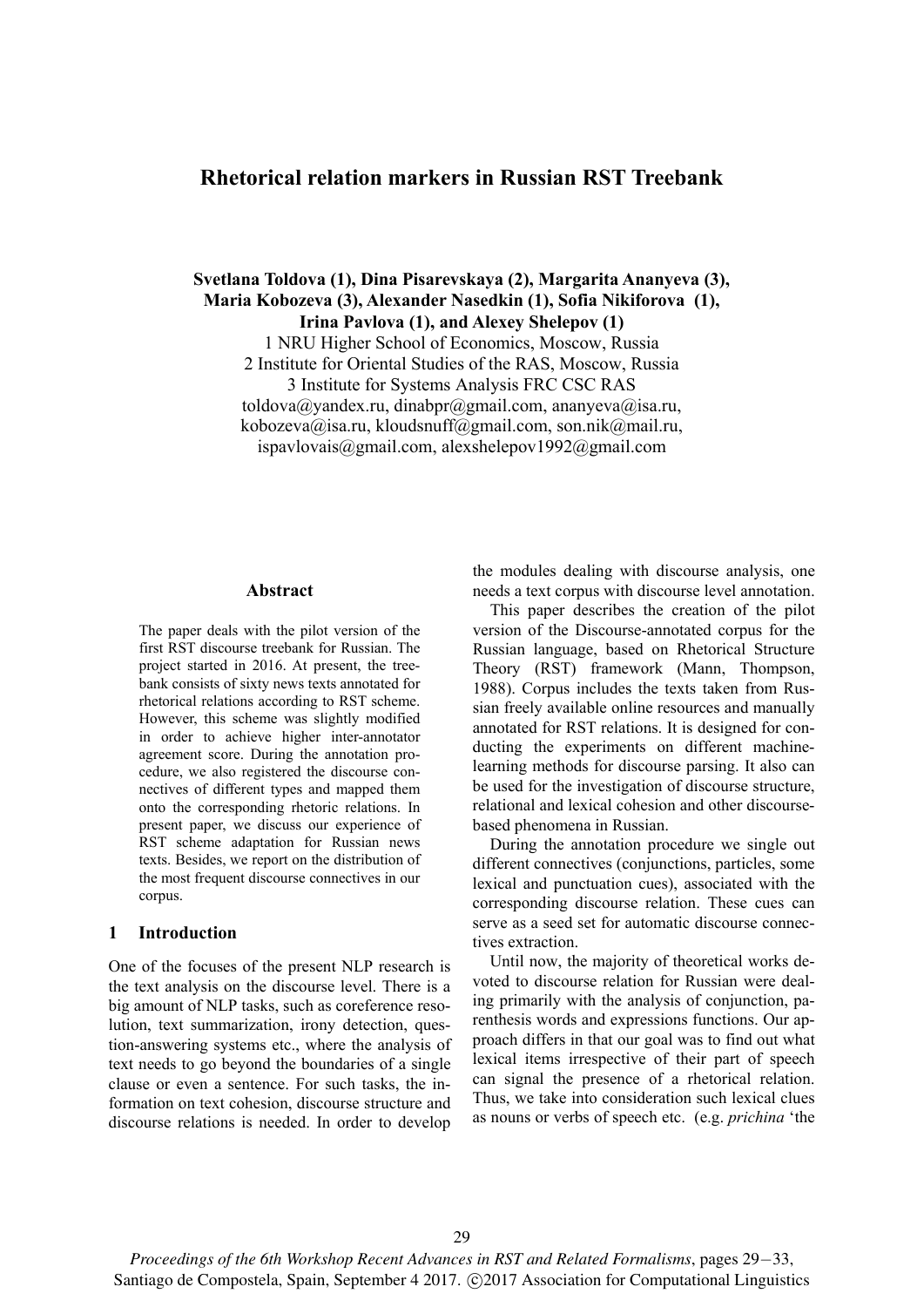course'). In present paper, we suggest quantitative analyses of these connectives.

# **2 Related works**

There exist different approaches to discourse annotation principles. One of the approaches is based on the "linear" annotation. Thus, in Penn Discourse Treebank (PDTB) discourse relations are lexically anchored by discourse connectives. They are viewed as predicates that take abstract objects such as propositions, events and states as their arguments (PDTB (Prasad et al., 2007; Webber et al., 2016), TurkishDB (Zeyrek et al., 2013), etc.). In the Chinese Discourse TreeBank the punctuation marks also play role in the annotation (Zhou, Xue, 2015). Models based on cohesive relations are not tree-like, for instance, Discourse Graphbank (Wolf and Gibson, 2005). Another significant approach is the Rhetorical Structure Theory (RST) (Mann, Thompson, 1988). RST framework represents text as a hierarchy of elementary discourse units (EDUs) and describes relations between them and between bigger parts of text. Some EDUs carry more important information (nucleus) than others (satellite) do. There are two rhetorical relation types: nucleus-satellite (mononuclear) and multinuclear. While the first type connects a nucleus and a satellite, the latter includes EDUs that are equally important in the analyzed discourse. For the current research we chose RST to study cohesive markers and discourse cues taking into consideration 'trees' - discourse structure of texts.

There exist special lexicons or extensive descriptions of discourse connectives' (their types, positions, linking directions, ambiguous degrees, distribution of signalled relations) for particular languages: e.g. for English (Taboada M., Das D, 2013), for French (Roze C., Danlos L., Muller P. LEXCONN), for Chinese (Huang H. H. et al., 2014), etc. There are also comparatives studies of discourse connectives (e.g. English and French (Popescu-Belis A. et al, 2012), Spanish and Chinese (Cao S., da Cunha I., Bel N, 2016)).

As some discourse markers can indicate more than one discourse relation, another problem in this field is a lexical cue disambiguation (da Cunha I., 2013; Khazaei T. et al., 2015). General way of resolving this problem is extracting syntactic contexts for a particular cue in different discourse relation.

For automatic discourse parsing the most complicated task is to identify implicit discourse relations - those that do not involve any explicit discourse connectives. In (Rutherford A. et al., 2015) authors investigated the criteria for selecting the discourse connectives that can be omitted without changing the context.

M. Taboada and D. Das (Taboada M., Das D, 2013) suggest an exhaustive investigation of discourse relation clues. Besides traditionally discussed functional words, such as conjunctions, the list of connectives features is extended by means of semantic, syntactic, graphical and others types of features. As a result, authors show that the majority of relations are explicit rather than implicit, as it is usually postulated. Making a list of discourse relations clues for Russian, we take this approach into consideration.

# **3 Russian RST Bank**

The current project started in 2016. We are planning to annotate texts (more than 100,000 tokens) of four genres and domains: science, popular science, news stories, and analytic journalism. The pilot project was aimed at working-out annotation rules and to achieve a reasonable score for interannotator agreement.

For annotation we use an open-source tool rstWeb [https://corpling.uis.georgetown.edu/rstweb/info/]. It has a number of advantages in comparison with other tools (UAM CorpusTool, RSTTool, GraphAnno): user-friendly interface, ability to work in the browser and to make changes to the code.

We start with the list of relations suggested in (Mann W., Tompson S., 1988). The instruction for annotators was based on the work by L.Carlson, D. Marcu, M. Okurowsky (Carlson et al., 2003). However, the initial list of relations was slightly modified. After modification, the resulting list consisted of 25 relations. During the further tagging procedure, special focus was on inter-annotator agreement (IAA). We have selected Krippendorff's unitized alpha as a statistic to measure IAA. It operates on the whole annotation spans instead of isolated tokens and it can be calculated for any number of annotators.

It turned out that annotators confuse Volitional and Non-Volitional relations, Antithesis and Con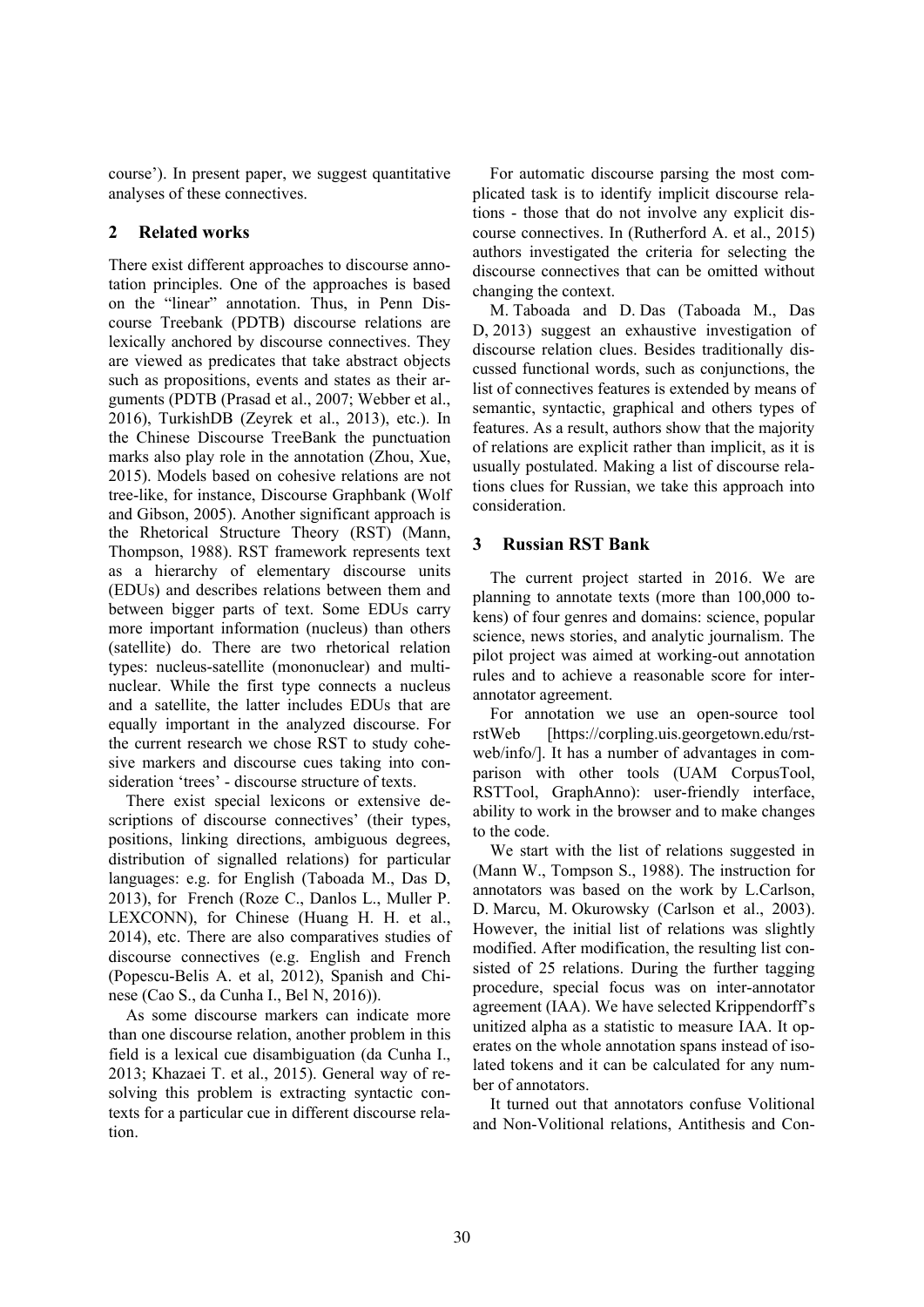trast (same meaning, but Antithesis is mononuclear, Contrast - multinuclear), Cause and Effect (same meaning, but either cause or effect is nuclear). We decided to tack them, as well as two types of Attribution (a general and more specific one) and Interpretation with Evaluation (the only difference is in the degree of objectivity of author's evaluation). Besides, we took out Conclusion and Motivation, since they occur rarely and the first one can be considered a subtype of Restatement). Finally, we got 17 relations that were divided into four groups (fig. 1). These modifications have given a vast improvement of IAA. For three texts tagged by four people it stood at 0,27 - 0,49 before reduction of the relations tree and 0,69 - 0,77 after reduction. In order to accelerate the annotation process, the automatic text segmentation was

## **1. Coherence**

- 1.1. Background
- 1.2. Elaboration
- 1.3. Restatement
- 1.4. Interpretation Evaluation
- 1.5. Preparation
- 1.6. Solutionhood

## **2. Casual-argumentative**

- 2.1. Contrastive
	- 2.1.1. Concession
	- 2.1.2. Contrast
- 2.2. Causal
	- 2.2.1. Purpose
	- 2.2.2. Evidence
	- 2.2.3. Cause-Effect
- 2.3. Condition

## **3. Structural**

- 3.1. Sequence
- 3.2. Joint
- 3.3. Same-unit
- 3.4. Comparison

## **4. Attribution**

4.1. Attribution

### **Figure 1. The list of rhetoric relations**

applied. RusClaSp (http://gree-gorey.github.io/) package was taken as a basis and adapted to our task and corpus. In particular, we consider some explicit unambiguous markers and ignore paren-

thetic phrases. The human-annotator checks the result of automatic segmentation and builds a discourse tree of a text.

By now, we have annotated 73 texts, mostly news stories (each of them is 30 sentences in length on the average), they contain 44685 tokens. For each text we built one single tree where text spans are connected to other spans, nodes are connected to other nodes, and so on to the common vertex.

## **4 Rhetorical relations markers**

In our current research, we investigate the interaction between discourse connectives and the discourse relations. As it has been already mentioned, we consider not only functional words to be rhetoric relation markers. The markers includes punctuation marks, prepositions, pronouns, speech verbs, etc.

While annotating the corpus, we register overt clues for corresponding relation types. The list of registered cases consists of 692 pairs "markerrelation" (with approximately 200-250 unique markers suggested by annotators). The variation in number of markers due to the fact that some the markers are constructions where one of their elements may vary. For instance, one of the patterns for ATTRIBUTION relation is a construction introducing "reported speech" consisting of a verb of speech plus, optionally, a conjunction *chto* 'what, that' (e.g. "said that" or "reported that" etc.). There is no enough data to decide whether to treat the elements of this construction as separate markers or not.

Markers, which appear in texts more frequently, may be ambiguous, i.e. same markers can signal several relations. There are 55 markers ordered by the raise of their frequencies (threshold  $\geq$  3 occurrences in the corpus) in fig. 2.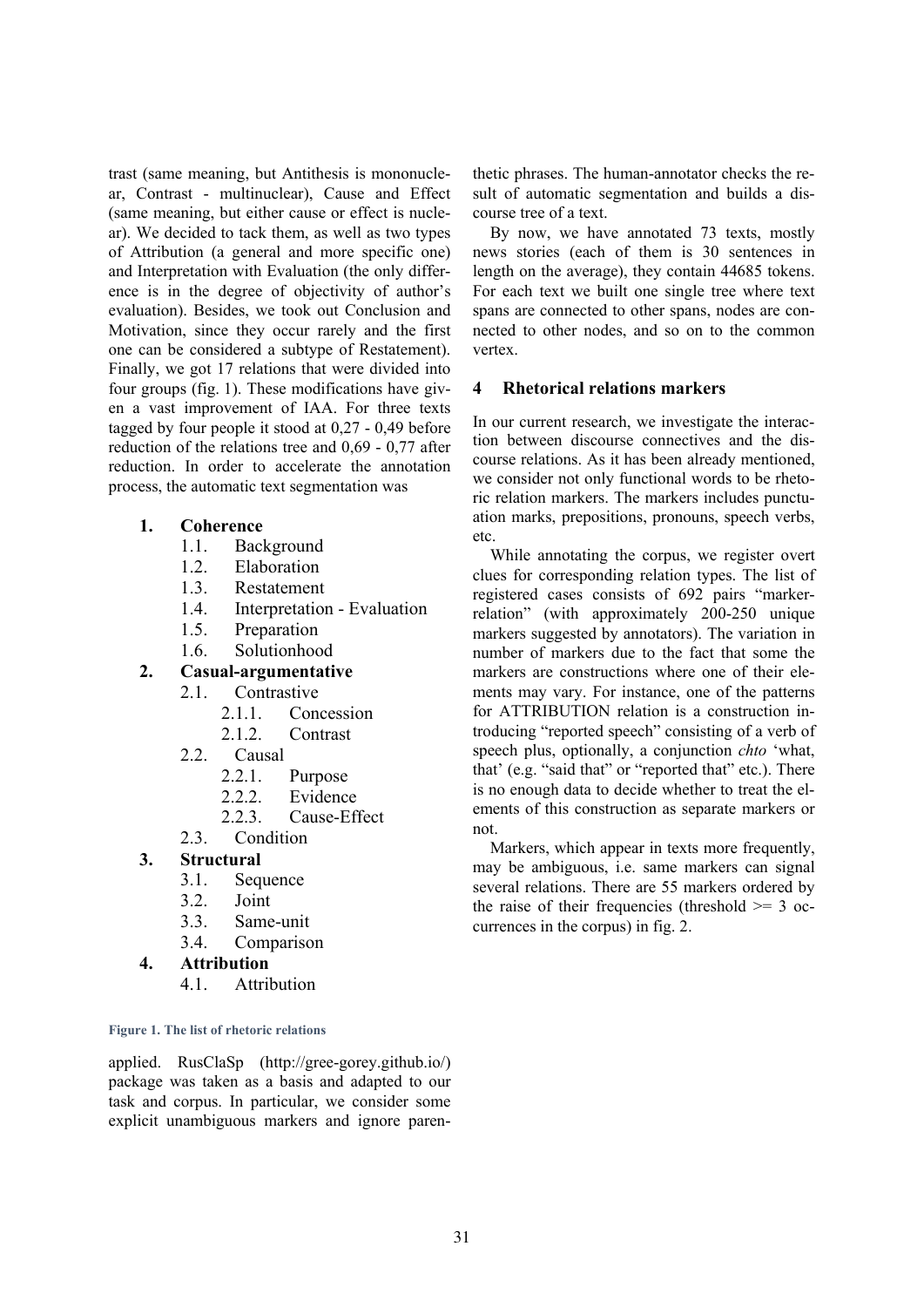

**Figure 2. The frequency of top 55 markers** 

Among 14 most frequent markers (threshold >=9), most of them (with one exception of *v to vremya,, kak* 'at time, when') point directly on the definite relation type or close relation types. The table 1 presents the statistics for relations expressed overtly via markers. The most frequent marker for this relation is given.

| Relation type   | Freq | marker     | translation    |
|-----------------|------|------------|----------------|
| Elaboration     | 150  | kotoryj    | "which, that"  |
| Joint           | 119  | i, takzhe  | and, as well   |
|                 |      | zajavil,   | report, an-    |
| Attribution     | 118  | soobschil  | nounce etc.    |
|                 |      | Odnako, a, | However,       |
| Contrast        | 62   | no         | but            |
|                 |      |            | so, accord-    |
|                 |      | Poetomu.   | ingly,         |
| Cause-Effect    | 47   | V+prichina | V+cause        |
|                 |      | Chtoby,    | In order that, |
| Purpose         | 39   | dlya       | for            |
|                 |      | Nouns and  |                |
|                 |      | verbs ex-  |                |
| Interpretation- |      | pressing   |                |
| Evaluation      | 34   | opinion    |                |
|                 |      | No domi-   |                |
|                 |      | nant mark- |                |
| Background      | 31   | er         |                |
| Condition       | 27   | esli       | if             |

**Table 1. Relations with their most frequent markers** 

As we can see from the table the most frequent relation in News texts are ELABORATION, JOINT and ATTRIBUTION. These texts are characterized by high proportion of symmetric relations and high quantity of special lexical expressions such as constructions with speech verbs and other types of mental predicates.

### **5 Discussion**

The discourse markers analysis reveals some interesting evidence that deserves additional attention. Firstly, the news texts contain not many special subordinate conjunctions for reason, cause etc. The most frequent are such relations as JOINT, ELABORATION and ATTRIBUTION.

The punctuation marks in Russian such as hyphen can also signal some relations, namely, ELABORATION.

The JOINT relation is expressed not only via coordinative conjunction, but also via the conjunction *a* "but" traditionally treated as adversative.

The clause type for elaboration in Russian news texts is a relative clause (finite clause or participial clause). Thus, the marker for elaboration is the relative pronoun *kotoryj* 'which'.

The task to extract the ATTRIBUTION relation can be reformulated as the task to extract the markers of reported speech. Almost all the markers that the annotators single out for ATTRIBUTION are special constructions for reported speech introduction into discourse such as 'said that', 'according to X's opinion', 'As X's announced…'

There is a tendency in News texts to express cause-effect and some other relations via special lexemes denoting some mental operations (assessment, intentions etc.).

#### **6 Conclusions**

The aim of this paper was to introduce an ongoing project on a new RST TreeBank construction and to discuss our experience of adopting the RST scheme for rhetoric relations annotation for Russian. We also have provided a pilot research of different types of discourse clues. We are going to use some of these clues as a seed set for bootstrapping some other discourse markers and map them for specific rhetoric relations. The survey of different markers extracted by the annotators is helpful for feature extraction for developing a discourse parser for Russian based on machine learning.